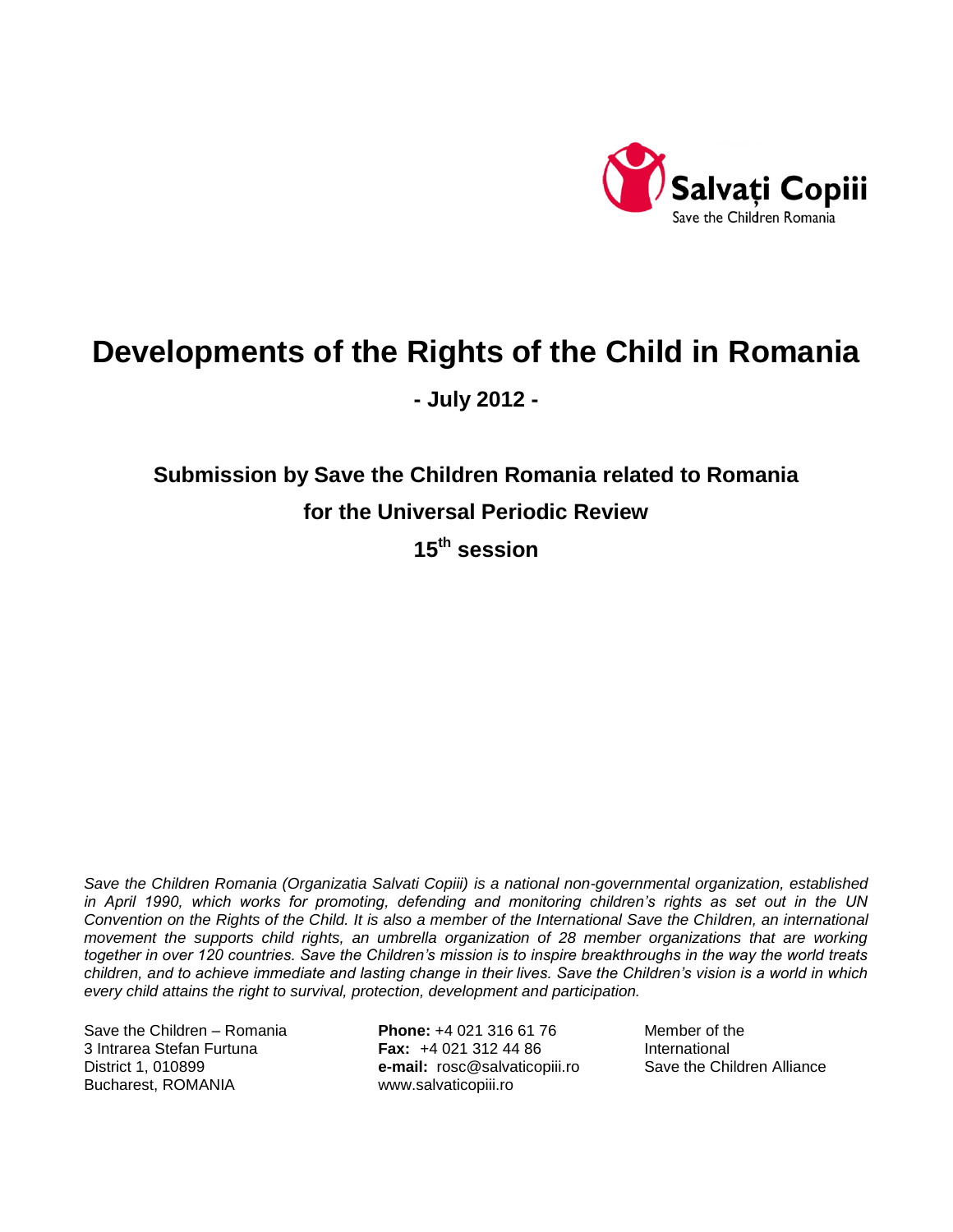#### **I. DEVELOPMENTS CONCERNING THE NORMATIVE AND INSTITUTIONAL FRAMEWORK**

1. Before looking at particular problems faced by children in Romania, we have to analyse the system in place – including the legislation, monitoring and coordination mechanisms, institutional framework, budgeting and national policies – that should ensure that all the rights of the child are respected and enforced. The reasons for this initial analysis are that important structural changes took place during the last years and that fewer children will be found in vulnerable situation if this system would be comprehensive and efficient.

2. The enforcement of the rights of the child in Romania is highly affected by **the lack of an effective system for the coordination and monitoring of child's rights implementation** at all levels – national, county and local – shows a Save the Children Romania research<sup>1</sup>.

Even though the existence of the National Authority for the Protection of Family and Child Rights had been a prerequisite for the country's accession to the EU, and contrary to the requests of the UN Committee on the Rights of the Child, on June 30th, 2010, the Government decided to close down this national authority and to transfer its powers to an internal directorate of the Ministry of Labour, named the Directorate General Child Protection. The complexity and interdependence of the measures meant to transform child rights into reality **require national coordination**. Although the natural process of reform in the field of child rights would have required the consolidation of the mandate and position of the national institution responsible for child rights, the Romanian authorities decided otherwise. They mentioned the current economic context as the justification of this decision. The authorities decided the closure despite the fact that, just because of the crisis, it would have been necessary to focus more on one of the most vulnerable social groups – children.

In addition, **no stakeholders interviewed by Save the Children were able to indicate with precision which county or local institution is responsible for coordinating the implementation** and observance of children's rights, most of them saying that they are just taking guesses and that there is a need to clarify the roles and assign a specific mandate in this respect to one of the existing institutions.

The lack of coordination is also an **issue when it comes to data collection and monitoring the implementation** of the rights of the child. For this, the institutions use their own indicators, depending on their respective areas of activity, which sometimes leads to different results that are not comparable. Moreover, the statistics are presented in a raw form and thorough cross-sectoral analysis is lacking. Another major point that came to light, during the interviews conducted by Save the Children, is that the reports prepared by institutions reflect sometimes what is desirable to happen, not what is actually happening, due to the limited resources and lack of solutions. Unfortunately, the data sets regarding all the rights of the child are not cumulated for analysis or presented annually, but only when Romania submits its reports to the UN Committee (every 4-5 years).

3. Moreover, **Romania does not have an independent institution for children's rights**, as it is the case in most European countries, which have the Children's Ombudsman. The Ombudsman in our country has only limited powers, intervening in cases where children's rights are infringed only by public institutions. Even though Save the Children has advocated for it, a legislative proposal for the creation of an Ombudsman for Children (within the general Ombudsman) was rejected by the Parliament in June 2012 (after one year since it was submitted in the Parliament). The motives of the rejections formulated by the Members of the Parliament were that such institution would create a positive discrimination of children in comparison with other vulnerable categories of people and that it would breach the country's Constitution.

Even though Romanian children seem to have a good knowledge of their rights (as Eurobarometer's results show), they lack the necessary information and tools to make sure these rights are also respected.

4. In terms of **legislative framework**, the specialists in Romania are confronted with difficulties in the following areas: focus put on the "classical" categories of vulnerable children and difficult adaptation to the new problems encountered by children or to the situation of all children, non-enforcement of the child's best interest principle in all situations, lack of procedures that would implement the principle of child participation, low degree of observance of certain provisions, different interpretation and application of the legislation and the need to supplement the secondary legislation.

5. The national and local **strategies and action plans related to the rights of the child are currently facing real implementation problems,** as a result of the anti-crisis measures. The frequent institutional reorganisations, the lack of resources and the high turnover rate of specialists are among the causes of these problems. The

 $\overline{a}$ 

<sup>1</sup> Save the Children Romania, 2011, *Governance Fit for Children – General measures for the implementation of the Convention on the Rights of the Child at the national and local level – ROMANIA*. Available at

[http://salvaticopiii.ro/upload/p0001000100090000\\_Raport%20Rom%C3%A2nia\\_EN.pdf](http://salvaticopiii.ro/upload/p0001000100090000_Raport%20Rom%C3%A2nia_EN.pdf) [accessed on July 2012].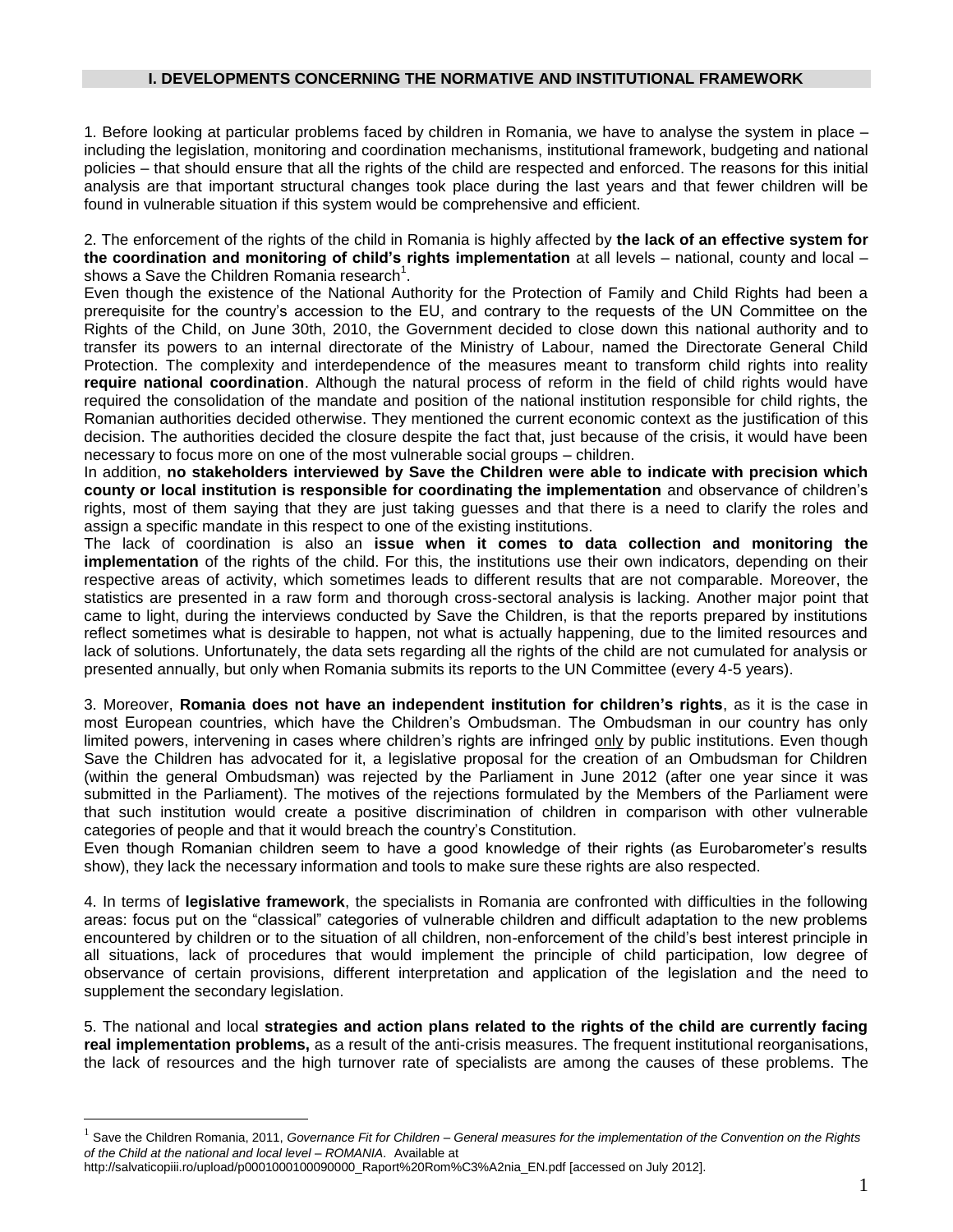training of specialists from child's rights field is not consistent, but rather sporadic, and is not aligned with the high turnover rate of the human resources specific for this field.

6. It cannot be established whether Romania makes all efforts allowed by the available resources in order to ensure children's rights, because the way in which **the national and local budgets are drafted does not allow for the tracking of the amounts which are allocated and spent directly for children**. Thus, in our country, "the child's budget" remains just a provision of the UN Committee on the Rights of the Child, which has not been transposed into practice as yet.

### **II. IMPLEMENTATION OF HUMAN RIGHTS OBLIGATIONS IN RELATION WITH CHILDREN**

7. One of the most severe problems in the area of child's rights is given by the fact that the measures taken by the authorities in order to address the **high impact of poverty on children** are insufficient and inconsistent. As Eurostat shows, Romanian children have the highest risk-of-poverty rate in Europe - 33%, compared with the EU27 average of 20%. Currently, in Romania there is no national action plan to tackle child poverty.

8. Poverty brings also several connected issues affecting children, such as: problems related to **access to services –education, health, care** etc., including **high differences between rural and urban areas in terms of number and quality of these services**; high infant mortality rate (again, the highest in EU – 9.8‰); violence against children, exploitation and neglect of children etc., which will be presented in more details below.

Thousands of children are not registered at birth. Absent from government registrations, these children are vulnerable to exploitation and most of them live on the margins of society, being deprived of education and basic services.

In March 2012, there were still **795 children below 2 years old in institutions**, from a **total number of 23.291 children placed in residential institutions**; furthermore, 19,440 other children were in foster care<sup>2</sup>.

# **The right to health, survival and development**

## **Child mortality**

 $\overline{a}$ 

9. Though the infant mortality rate has been dropping in the last years, **Romania still registers the highest rate of deaths in children below 1 year old in the European Union** – 9.8 deaths per 1000 live births (almost double compared to the overage rate in EU)<sup>3</sup>. Analysing the causes of child mortality, one can notice that over 40% of deaths of children below 5 are due to preventable causes. Among the factors favouring mortality of children between 0-5 years are<sup>4</sup>: living in rural areas (at long distances from hospitals); lower weight of child's birth due to malnutrition or mother's poor health condition (yearly in Romania, almost 200,000 newborns, meaning 9% of the total of children coming to life, are premature or have a low weight at birth<sup>5</sup>); mothers with a very low level of education, without information about the development and care of children; extreme poverty (lack of incomes, lack of hygiene, poor living conditions, families with many members). A research conducted in several localities from 5 counties in Romania, characterised by a high infant mortality rate, on a total number of 200 women, has shown that 37% of the mothers declared that they had no gynaecological checkups during their pregnancies<sup>6</sup>.

In 2010, almost 6,000 children below 3 years old were identified as suffering from protein-energy malnutrition, over 100 of them died from this cause in the same year. In September 2011, a number of 8.203 below 3 years old suffering from malnutrition remained in the doctors' records (representing more than 72% of the malnutrition cases in Romania).<sup>7</sup>

<sup>&</sup>lt;sup>2</sup> Statistic provided by the Ministry of Labour, Family and Social Protection – Directorate General Child Protection. [Online] Available at http://www.copii.ro [accessed in July 2012].

Data for 2010. Sources: the National Statistical Institute (Romania) and EUROSTAT.

<sup>4</sup> UNICEF, coord. Stativă, E., 2005. *Cauzele medico-sociale ale mortalităţii copiilor sub 5 ani la domiciliu şi în primele 24 de ore de la internare*. Bucureşti.

According to the Romanian Neonatology Association

<sup>6</sup> Research conducted by Save the Children in 2011, within the programme Every Child Matters. More details (in Romanian) at: <http://www.salvaticopiii.ro/?id2=000200070000> [accessed in July 2012].

 $^7$  Data provided by the Ministry of Health: Ministerul Sănătății, Insitutul de Sănătate Publică, Centrul Național de Statistică și Informatică în Sănătate Publică, *Principalii indicatori ai cunoaşterii stării de sănătate pe anul 2011 comparativ cu anul 2010 (date operative).* [Online] Available at

[http://www.ccss.ro/public\\_html/sites/default/files//Pincipalii%20indicatori%20ai%20cunoasterii%20starii%20de%20sanatate%202011.pdf](http://www.ccss.ro/public_html/sites/default/files/Pincipalii%20indicatori%20ai%20cunoasterii%20starii%20de%20sanatate%202011.pdf) [accessed in July 2012].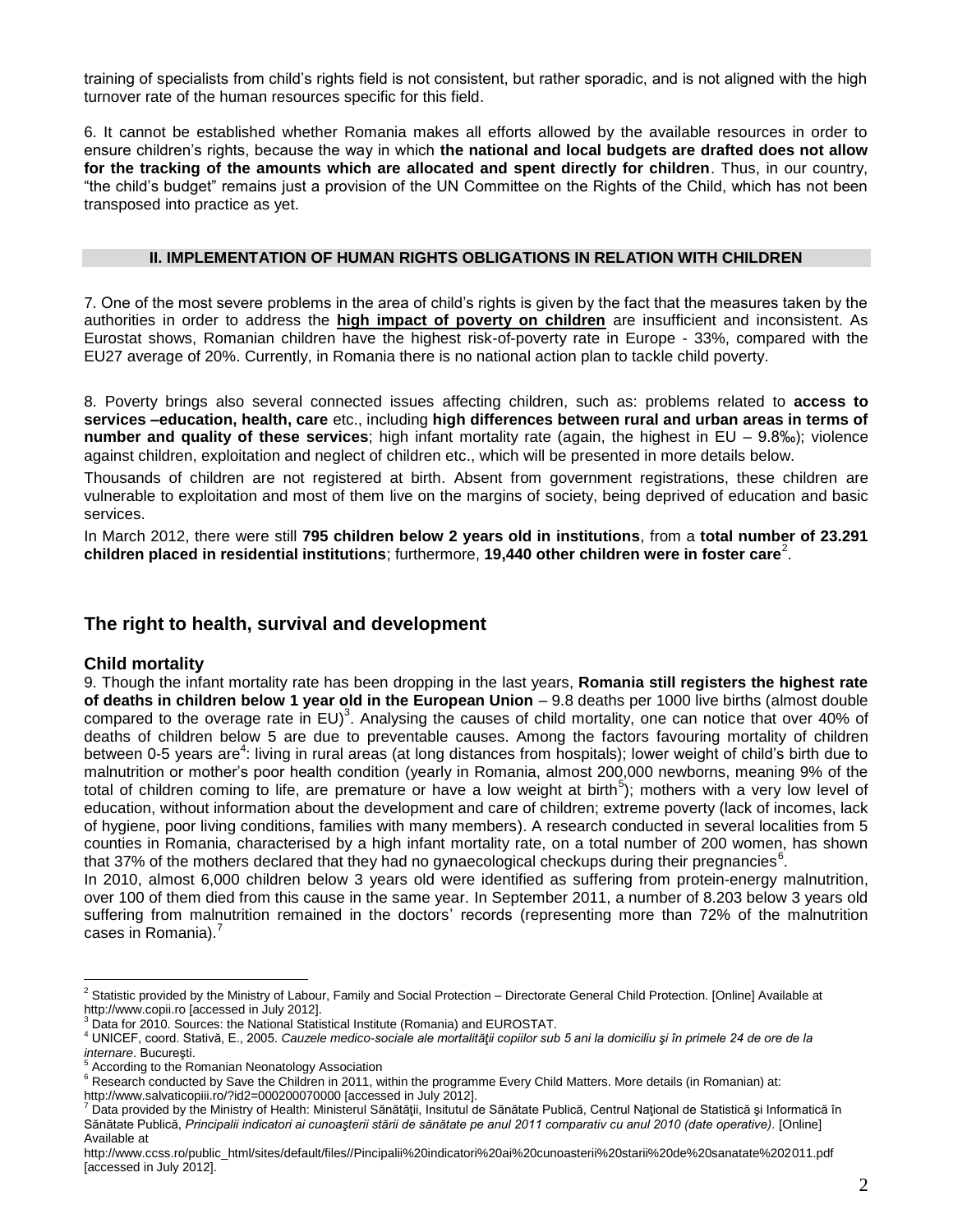#### **Mental health**

 $\overline{a}$ 

10. In Romania, according to the latest estimations<sup>8</sup>, over 880,000 children and adolescents are dealing with mental health problems<sup>9</sup>, while there are only 200 child psychiatrists in the national public health sector. There are only 20 community health centres organised by the Ministry of Health in the whole country and thus, most of the children with mental health problems are treated within psychiatric hospitals, in child psychiatric sections or in other types of health units. Moreover, there are no prevention programs, the child mental health domain is insufficiently defined and there is a need for better administration and development of the mechanisms for child protection and integration in the health system of the children dealing with mental health issues.

## **The right to be protected from exploitation and violence**

11. Since 2005, the Romanian legislation prohibits any form of violence against children. The official statistics show that, in 2011, a number of 11,036 children became victims of violence (physical, emotional, sexual abuse, neglect, exploitation for work or for forced illicit action) and that only in 3% of cases, the court has decided the emergency placement of the child outside her/his family<sup>10</sup>. Other studies confirm that the official statistics are not able to reflect the real dimension of the violence against children phenomenon in Romania, **society in which the smacking of a child is still seen as an efficient discipline method**. Thus, a recent research concluded that **two thirds of the Romanian children suffered a psychological abuse**, and that **45% of children confirmed**  that they suffered physical abuse in their families $^{\rm 11}$ .

12. Evidence shows that, **compared to other EU countries, the Romanian children are more often victims of threats and aggressions transmitted through Internet**; thus, 1 child in 7 is bullied or threatened, and 1 child in 5 receives messages with sexual content via Internet<sup>12</sup>.

13. The official data<sup>13</sup> for 2011 show that children are still a vulnerable group for trafficking in human beings and that **the percentage of child victims in the total number of victims of trafficking in persons has grown to 30% in 2011** (from 27% in 2010). Girls remain more vulnerable, but an increase in the number of trafficked boys is noticed; thus, from the total of 319 trafficked children, 30 were boys (and 11 of them were victims of sexual exploitation). More than 90% of the children identified in 2011 were between 14-17 years of age, and the majority of them were victims of sexual exploitation (255 children). The analysis highlights that the major risks for child trafficking include deteriorated families and violent and abusive environments, and that, while the "Loverboy" phenomenon<sup>14</sup> is also present, the areas near schools and teenagers' favourite places for leisure are preferred by the recruiters.

The international assessments recognise Romania's efforts in combating the trafficking, but as the US Trafficking in Persons report shows, there are several worrying accounts of prosecutors bringing prostitution charges against trafficking victims<sup>15</sup>. Furthermore, concerns were voiced by the former OSCE CE Special Representative and Coordinator for Combating Trafficking in Human Beings, Eva Biaudet, in regards to the full implementation of antitrafficking legislation, and the identification of victims, specifically child victims<sup>16</sup>.

The recent ECPAT's Progress Card on Romania concludes **that there is the need for more systematic provision of care and protection services to children victims of trafficking and that the authorities have to** 

<sup>8</sup> Salvati Copiii (Save the Children Romania), 2011*, Analiza serviciilor de sănătate mentală pentru copiii din România - Cercetare socială calitativă*. [Online] Available at www.salvaticopiii.ro/?id2=000600010001#Cercetări, analize.html [accessed in July 2012].

 $9$  Anxiety disorders – 500,000 children, ADHD – 200,000, clinical depression – 150,000, behavioural disorders – 80,000, schizophrenia and psychotic disorders – 40,000, autism and pervasive developmental disorders – 9,000 children. The numbers are obtained by reporting the national statistical data on children, to the international data offered by the World Health Organisation - Child and Adolescent Mental Health Policies and Plans, 2005.

Statistic provided by the Ministry of Labour, Family and Social Protection – Directorate General Child Protection. [Online] Available at [http://www.copii.ro](http://www.copii.ro/) [accessed in July 2012].

<sup>11</sup> Balkan Epidemiological Study on Child Abuse and Neglect (BECAN), 2011, Babeş-Bolyai University – Department for Social Work. [Online]

Available a[t http://www.prevenireaviolentei.ro/](http://www.prevenireaviolentei.ro/) [accessed in July 2012].<br><sup>12</sup> EU KIDS ONLINE I (2008, 2011), [Online] Available at <http://www2.lse.ac.uk/media@lse/research/EUKidsOnline/Home.aspx> [accessed in July 2012].

Statistics provided by the National Agency against Trafficking in Persons.

<sup>&</sup>lt;sup>14</sup> The "loverboy" is a phenomenon in which girls are lured into relationship with fake promises, such as marriage, and then pressured into prostitution (notably prevalent in the Netherlands).

<sup>15</sup> U.S. Department of State, Office of the Under Secretary for Civilian Security, Democracy and Human Rights, 2011*, Trafficking in Persons*  Report, June 2011. [Online] Available at http://www.state.gov/j/tip/rls/tiprpt/2011/ [accessed in July 2012].<br><sup>16</sup> Organization for Security and Co-operation in Europe. 23 September 2009, Press Release*: OSCE Special Repre* 

*Romanian efforts to combat human trafficking, urges further improvements*. [Online] Available a[t http://www.osce.org/cthb/51350](http://www.osce.org/cthb/51350) [accessed in July 2012].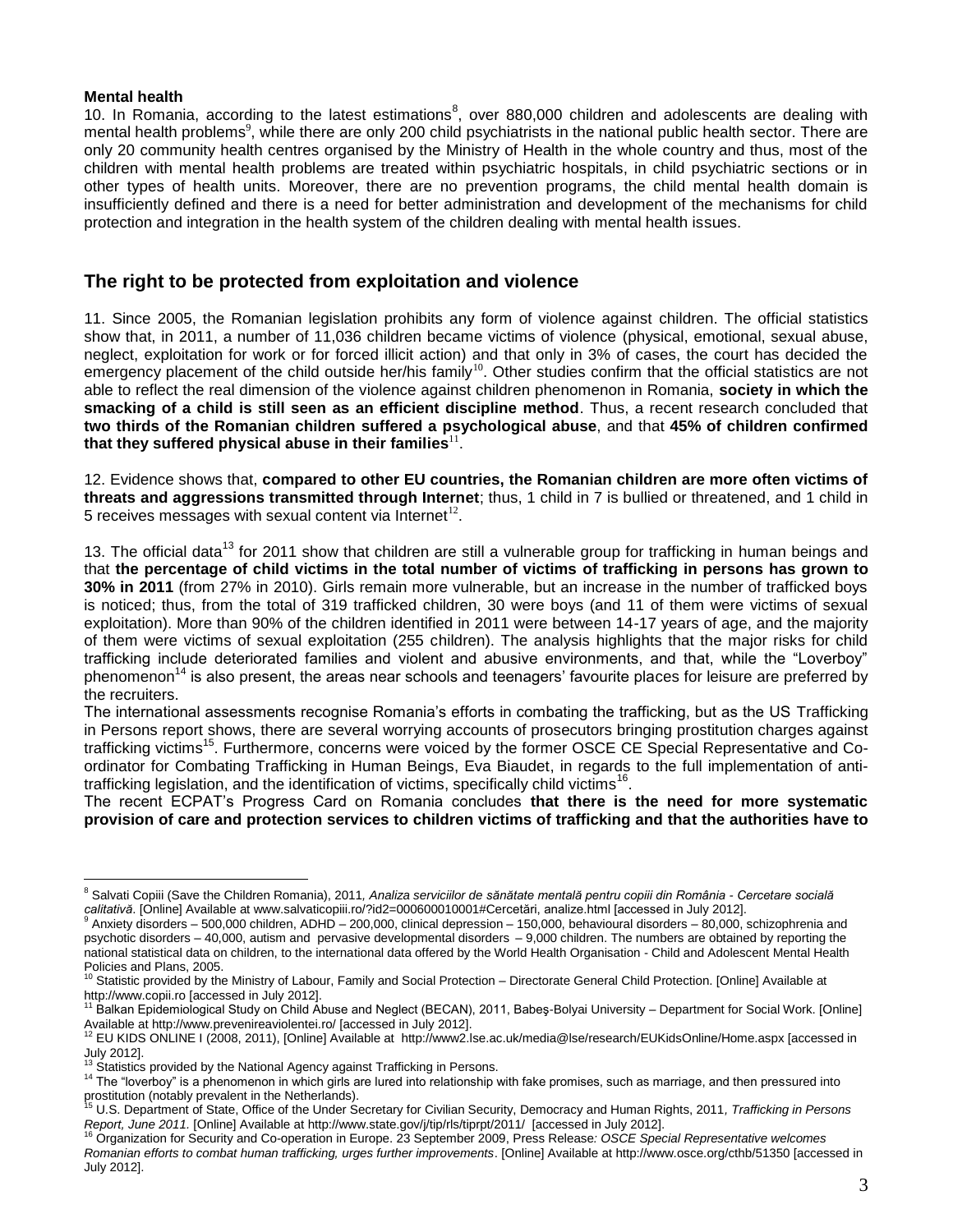**conduct more child trafficking prevention activities**, even though Romania is among the 9% of countries which have made notable efforts to stop sex trafficking of children and young people.<sup>17</sup>

# **The right to education**

14. Romanian education system is severely underfinanced. Despite that the recently adopted education law introduces positive changes, the implementation of its provisions is hampered by Government's decision to postpone for two years (2014) the application of the article guaranteeing that the education should receive 6% of the GDP and to allocate a much lower percent.

**Romania is the European Member State with the smallest annual expenditure per student**<sup>18</sup> . A research conducted by Save the Children Romania revealed that **in order to cover the expenses related to a child's education, excepting the payment of the school staff, the parents have to spend a sum that is one and a**  half higher that the one allocated by the State for a child<sup>19</sup>. Even though the law says that compulsory education is free of cost, parents have to pay for supplementary tuition, supplies (such as textbooks, pencils, chalk and other teaching materials), transport, refurbishment and maintenance of the school-buildings, sport equipment, payment of private security staff etc. The existence of these "hidden costs" of education creates clear disadvantages for certain children coming from poorer families who cannot afford such contributions, and can even cause non-enrolment or school dropout.

In 2010, **26,772 children aged 7-8 were not enrolled in any form of education**; and in the school year 2008/2009, a number of **80,850 students early left the education system** (by not accessing the uppersecondary education or abandoning school).

15. The **low quality of the education** is reflected in the poor achievements of Romanian pupils in national exams (for example, only 45.72% of the participating high-school students have passed their graduation exam in the first session of 2011) and international evaluations (the 2009 PISA results show that 40.4% of the Romanian pupils were low achievers in reading, compared to the EU average of 20%; 47% were low achievers in mathematics, compared to 22.2% at EU level; and 41.4% scored low in science, while EU average was 17.7%<sup>20</sup>).

Moreover, the statistics show that **Romania is the next-to-last in EU regarding the access to early childhood**   $care$  and education services (for children below  $3)^{21}$ . Only 2.5% children below 3 are beneficiaries of care centres (in 2010, the number of children in public care centres was 17,293, while the number of beds was only  $14,880^{22}$ ).

16. **Children with disabilities are still facing problems in accessing quality and inclusive education**, as the public spaces and schools are poorly prepared to receive them, and the number of support teachers remains low. In 2008, according to the official statistics, 16.048 disabled children were registered in various forms of special education units.<sup>23</sup>

# **The rights of Roma children**

17. The available information and research indicate that health state of Roma children is worrying, en estimation showing that **40% of Roma children are undernourished** and 45.7% don't receive all the vaccines envisaged in the National Plan of Immunization. Furthermore, **50% of the Roma children who live in the isolated ghettoes and rural areas were not immunized against any disease<sup>24</sup>** .

Besides large scale discrimination, Roma children are confronted with **problems in accessing education**, with only a quarter of Roma children experiencing the kindergarten, and most of them in segregated groups. **64.5% of Roma children enrolled in primary education and 53% of Roma children from lower-secondary education,** 

<sup>19</sup> Salvati Copiii, 2010*, Invatamantul gratuit costa!*, Bucuresti [Online] Available at

 $\overline{a}$ <sup>17</sup> ECPAT International (2012), *Global Monitoring – Status of action against commercial sexual exploitation of children. Romania. 2nd Edition*.

p. 41. <sup>18</sup> Education, Audiovisual and Culture Executive Agency (Eurydice), 2012, *Key data on Education in Europe 2012*. [Online] Available at [http://eacea.ec.europa.eu/education/eurydice/documents/key\\_data\\_series/134EN.pdf](http://eacea.ec.europa.eu/education/eurydice/documents/key_data_series/134EN.pdf) [accessed in July 2012]

[http://salvaticopiii.ro/upload/p000600010001\\_Raport%20cercetare%20invatamantul%20gratuit%20costa.pdf](http://salvaticopiii.ro/upload/p000600010001_Raport%20cercetare%20invatamantul%20gratuit%20costa.pdf) [accessed in July 2012] <sup>20</sup> European Commission, 2010, *Progress towards the Common European Objectives in Education and Training*. [Online] Available at [http://ec.europa.eu/education/lifelong-learning-policy/doc/report10/report\\_en.pdf](http://ec.europa.eu/education/lifelong-learning-policy/doc/report10/report_en.pdf) [accessed in July 2012]

<sup>21</sup> UNESCO, 2010, *Early childhood care and education, Regional report, Europe and North America*.

<sup>&</sup>lt;sup>22</sup> Data sources: the National Institute for Statistics and the Minstry of Health.

<sup>&</sup>lt;sup>23</sup> The National Institute for Statistics, TEMPO online.

<sup>&</sup>lt;sup>24</sup> Source: FSD, Roma Education Fund, UNICEF